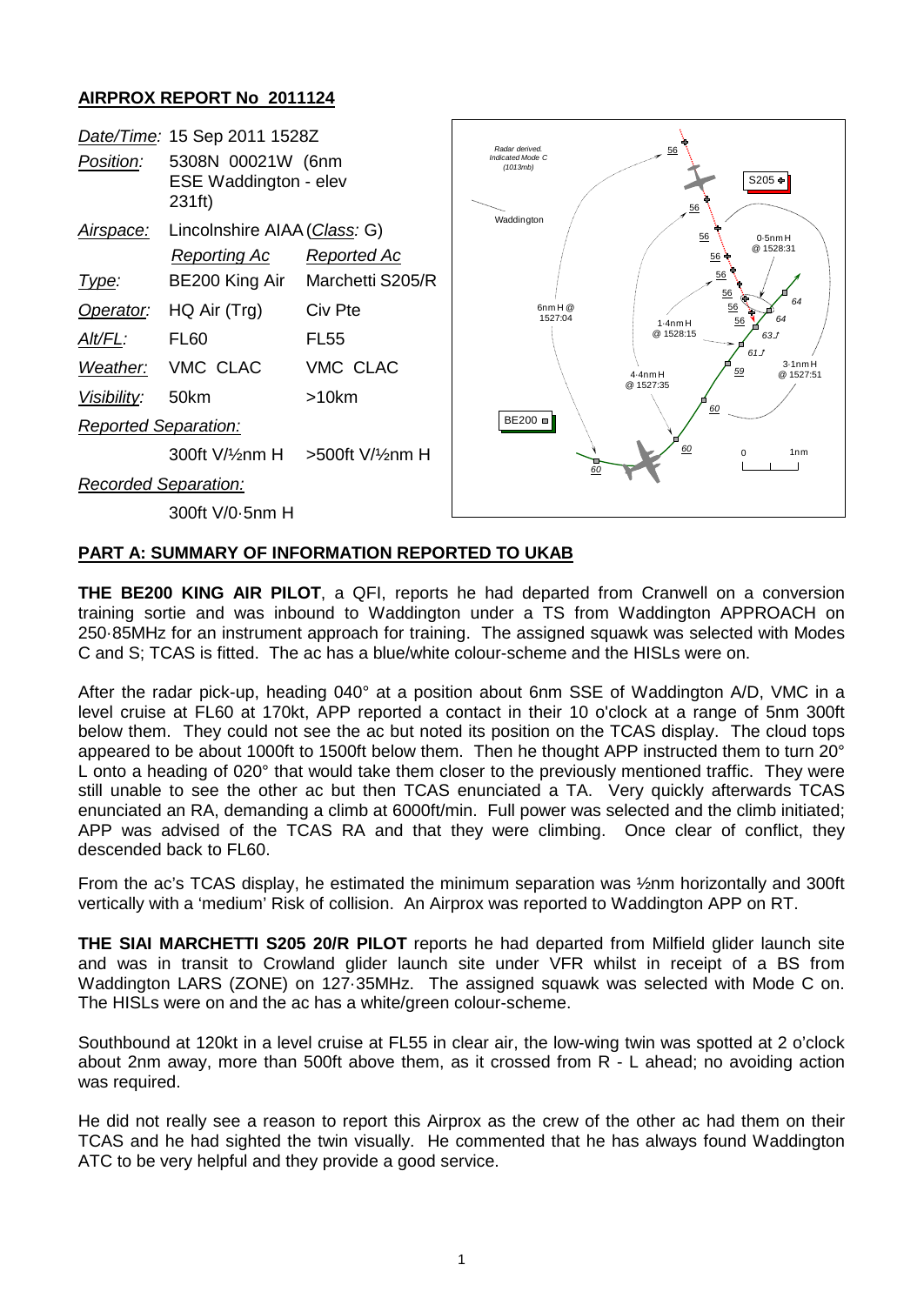**THE WADDINGTON APPROACH CONTROLLER (APP)** reports that the BE200 crew free-called APP at FL60. After receiving initial details he called TI on traffic – the SM205 - 4nm N of the BE200 tracking S 400ft below. After validating the BE200's Mode A and placing the flight under a TS, he called the traffic again, now 3nm to the N, tracking S, still indicating 400ft below on Mode C. At this point the BE200 pilot reported climbing due to a TCAS avoid.

**BM SAFETY MANAGEMENT** reports that a transcript of the APP RT frequency was available for his the investigation but a report and transcript for ZONE were not submitted by the unit, whose investigation states that due to the medium to high workload of the controller, no TI was passed to the S205 about the BE200.

The BE200 was on recovery to Waddington in receipt of a TS from Waddington APP; the Marchetti S205 pilot was operating VFR in receipt of a BS from Waddington ZONE (LARS). At 1527:06, the BE200 crew called APP for recovery 5.5nm SE of Waddington, tracking 115° at FL60, *"Waddington Approach request radar recovery with information kilo".* The S205 was 4.8nm ENE of Waddington, tracking 160° at FL56. At 1527:11, the BE200 commenced a L turn, rolling out onto a heading of 040° at 1527:29. Within an initial exchange of RT calls the BE200 pilot stated, *"..simulated asymmetric request radar pick up for ILS..".* When issued a squawk of A3616 and asked what type of ATS was required the BE200 pilot replied at 1527:30, *"request traffic service heading 0-4-0 flight level 6-0"*. Before APP formally identified the BE200, at 1527:37, the controller passed TI to the crew about the S205 stating, "*traffic believed to be you has traffic north 4 miles, southbound last indicated 400 feet below*." The BE200 crew did not acknowledge this TI but stated in reply that they were, "*on your 150 turn 11 miles*." On radar the BE200 is WAD 130° - 6 nm. At 1527:49, APP replied stating that the BE200 was identified, applied a TS and updated the TI on the S205, "*previously reported traffic north 3 miles southbound 4 hundred feet below*." This TI was acknowledged by the BE200 crew, stating that they were, "*looking*." At 1528:01, the BE200's SSR Mode C indicates FL059, reducing the indicated vertical separation between the BE200 and the S205 to 300ft before the tracks cross. The next transmission on the freq was at 1528:12 when the BE200 crew advised APP, "*climbing TCAS avoid*." The CPA is shown at 1528:31, after the BE200 crew's response to the TCAS RA had resolved the confliction, with 0.5nm horizontal separation and 800ft vertical separation indicated on Mode C. The BE200 crew reported clear of conflict and, *"..happy to descend now to 6- 0"* at 1528:39

In his written report the S205 pilot states being visual with the BE200 in his 2 o'clock at a range of about 2nm – equating to about 1528:05 on the radar recording – and estimated minimum separation as at least 500ft vertical and 0.5nm horizontally. The BE200 crew did not see the S205, although they 'noted its position on TCAS' and estimated minimum separation as 300ft vertically and 0.5nm horizontally.

The BE200 crew report that APP issued a vector turning the ac left 20° onto a heading of 020° towards 'the previously mentioned contact'. However, this turn was issued at 1529:01, after the Airprox and the crew had reported that they were clear of confliction having followed the TCAS RA so APP did not turn the BE200 into conflict with the S205.

From an ATM perspective, APP provided the BE200 crew with accurate TI. Whilst the BE200 crew was unable to acquire the S205 visually, the remaining safety barriers – TCAS and the S205's ability to 'see and avoid' – operated effectively to resolve this confliction in Class G airspace.

**HQ AIR (TRG)** comments that both ac had good information about each other, one visually and the other from accurate TI and TCAS information. However, no action was taken by either party until prompted by TCAS. It should have been apparent to the BE200 crew that a TCAS RA was imminent and would have had to have been followed so it may have been prudent to have taken steps to avoid the RA being triggered. In the event, the fact that the S205 pilot, who was required to give way, reports being visual from 2nm suggests that there was no risk of collision.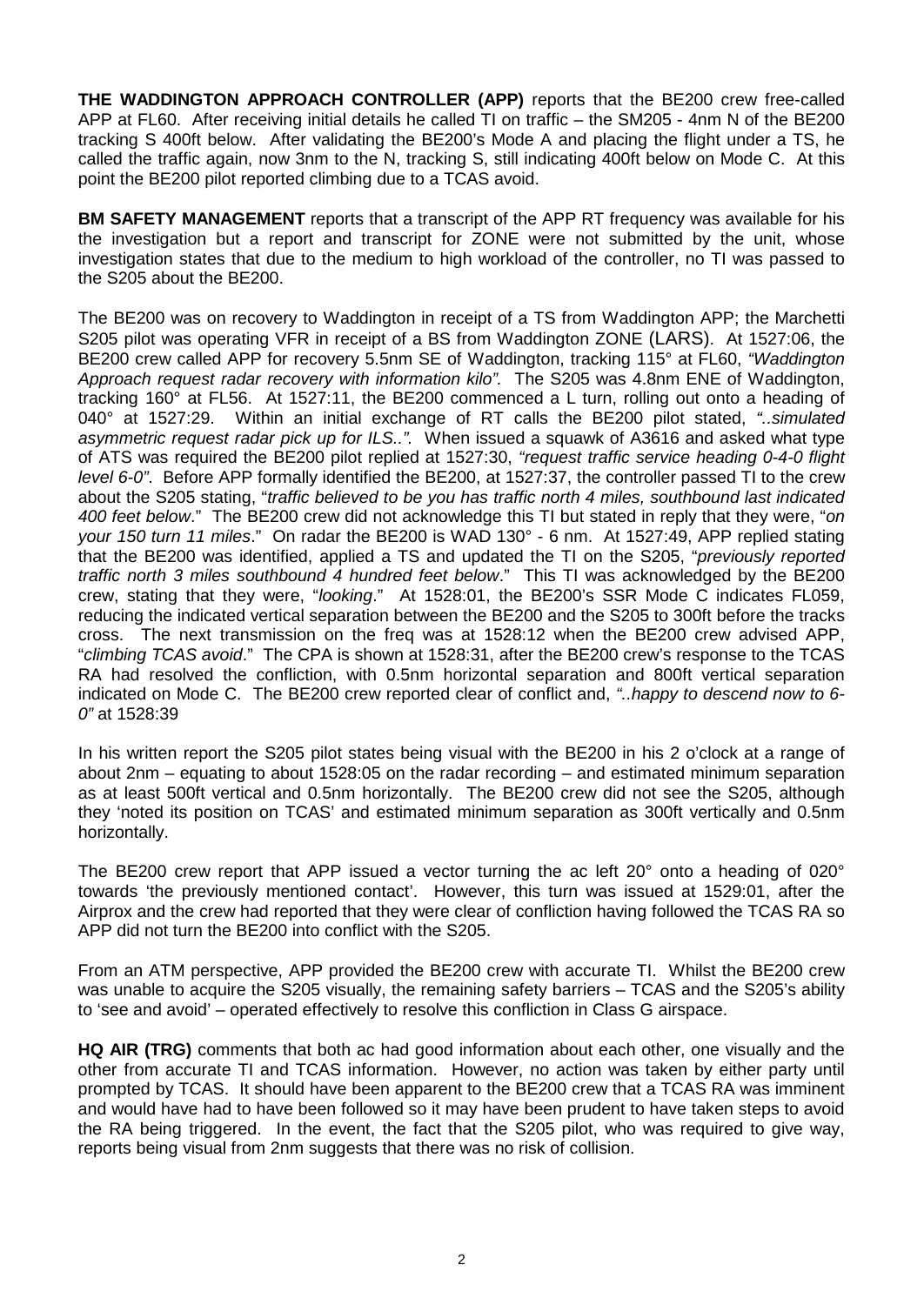## **PART B: SUMMARY OF THE BOARD'S DISCUSSIONS**

Information available included reports from the pilots of both ac, a transcript of the APP RT frequency, radar video recordings, a report from the APP controller and reports from the appropriate ATC and operating authorities.

The Board was dismayed that no report had been provided by the Waddington ZONE controller (LARS) who was providing a BS to the B205 pilot, and that the ATSU had not impounded the ZONE RT recording so no transcript was available either. The BM Safety Management Advisor agreed a report and transcript should have been provided. The Board was concerned that aspects of the ATS provided to the B205 pilot were not able to be scrutinised by Members to substantiate whether it had a bearing on this Airprox. Whilst there was no reason to doubt the veracity of the Unit's assertion that ZONE did not provide a warning about the presence of the BE200 to the B205 pilot because of a reported 'medium to high' workload, there was no means of verifying this view independently. Indeed an experienced controller Member raised a point on aspects of the ATS provided by Waddington ATC that might have been resolved with the benefit of a report from ZONE or a landline transcript; viz, whether any liaison had been effected between APP and ZONE, or whether APP was expecting to fulfil his responsibilities under ATSOCAS by simply issuing TI to the BE200 crew. The Member was concerned that ATSOCAS was being applied too rigidly and enquired if any attempt had been made to co-ordinate or liaise between the two controllers in an effort to forestall this occurrence, both ac being under the control of the same ATSU. No formal co-ordination had been attempted the Board was told, but it was not clear if APP, who was only working the BE200, had liaised with ZONE who was apparently quite busy. Military controller Members opined that APP had fully discharged his responsibilities for the provision of a TS under ATSOCAS and the potential for criticism as a result of 'over control', had he done more, was discussed. Whilst the Unit said no TI was given by ZONE because of the controller's workload, ZONE could have proffered a warning to the S205 pilot under a BS if ZONE had considered there was a risk of a collision. None was alluded to in the S205 pilot's narrative, but a warning might have been prudent when the ac were only 300ft apart. However, the S205 pilot says he spotted the BE200 at a range of 2nm away at 2 o'clock, but that did not quite gel with the radar recording as the BE200 was a lot further away when it was in his 2o'clock. Nevertheless, the S205 pilot flying VFR, as recommended at the correct quadrantal, was evidently unconcerned as the BE200 crossed ahead and above – climbing in response to the TCAS RA– hence he took no action to avoid it himself. However, this Airprox illustrated that although pilots might consider separation to be satisfactory, there was still potential to trigger RAs in TCASequipped ac at these distances. Furthermore, the BE200's momentary descent to an indicated FL59 whilst crossing ahead of the S205 would also have been a factor.

As it was, APP was in the process of identifying the BE200 and establishing the crew's requirements when the conflict arose. It was unfortunate the BE200 crew, flying IFR, were not at the correct quadrantal level when they steadied on their new heading; conversely, it is also fortunate that they did not descend to FL50, which could also have precipitated an RA. Controller Members recognised that APP had shrewdly issued initial TI about the S205 quite soon, about 30 sec after the crew called and moments after the crew steadied on their own selected heading of 040°. Indeed the Board recognised that no vectors had been issued by APP during the period before or during the occurrence when the crew were under their own navigation. Therefore, the BE200 pilot was mistaken in his impression that APP had instructed them to turn L into closer proximity with the S205. Once APP had agreed to provide the TS requested by the BE200 crew, where plainly they remained responsible for their own separation, another transmission of TI was immediately issued when the S205 was about 4nm away. Members were somewhat concerned that the BE200 crew had not made better use of this TI and noted the Command's comment that the BE200 crew did not attempt a manoeuvre that might have forestalled the RA. Once the RA was triggered the crew was dutybound to follow the demanded CLIMB RA which increased the vertical separation successfully to 800ft as the BE200 crossed ahead of the S205 at the point of minimum range. This, coupled with the S205 pilot's earlier visual sighting prevented a serious situation from developing. In assessing the Cause, the Board was mindful that in Class G airspace there are no stipulated separation criteria. Notwithstanding that the BE200 crew was required to respond to the TCAS RA, since the S205 pilot